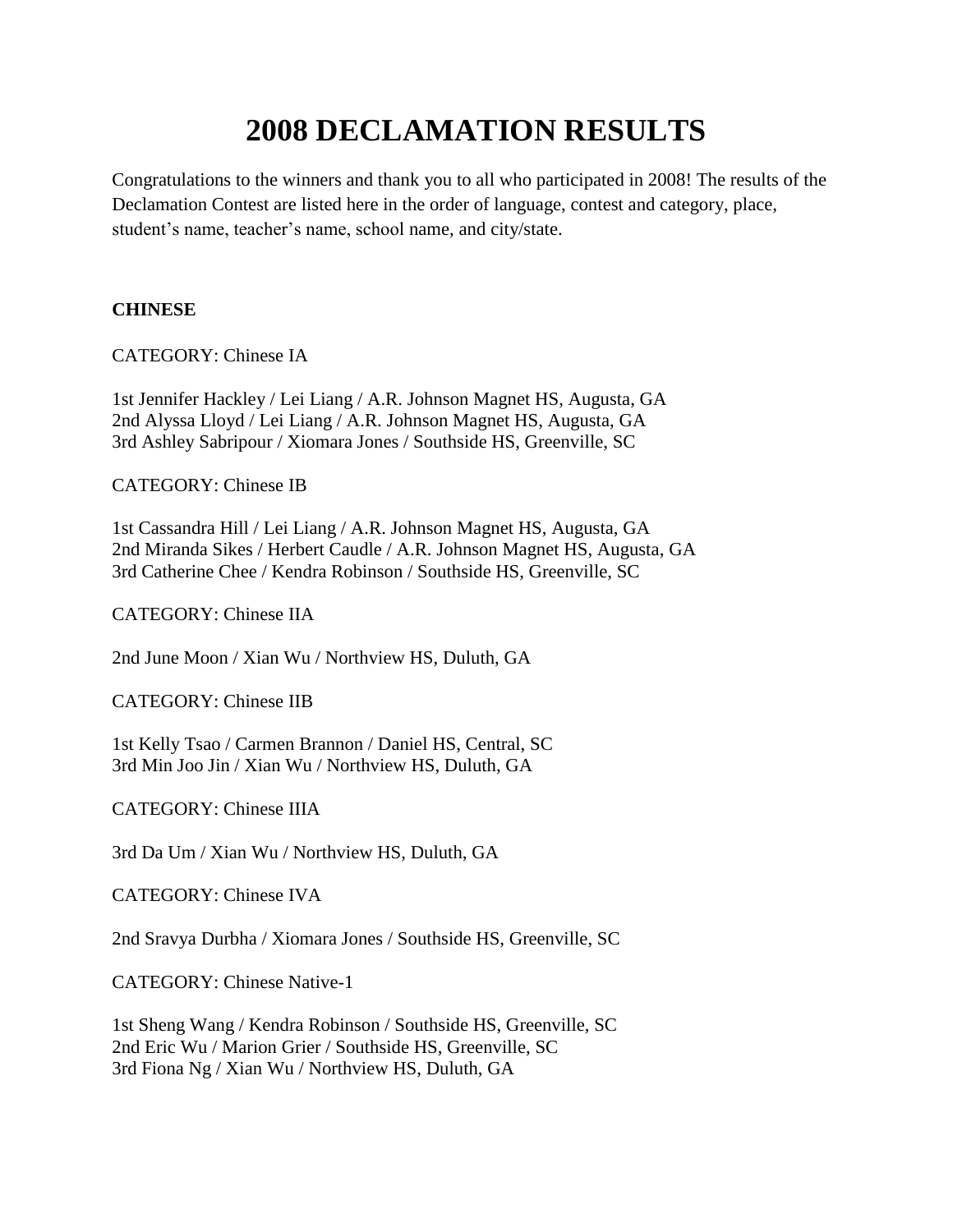CATEGORY: Chinese Native-2

1st Xun Xu / Carmen Brannon / Daniel HS, Central, SC 2nd Chien-Yu Lin / Rick Cushman / South Aiken HS, Aiken, SC 3rd Stephanie Chiu / Jose Lopez / Southside HS, Greenville, SC

## **FRENCH**

CATEGORY: French IA-1

1st Amy Docalavich / Valerie Hughey / Starr's Mill HS, Fayetteville, GA 2nd Romane Graves / Herbert Caudle / Cross Creek HS, Augusta, GA 3rd Brogan Jackson / Virginie Mitchell / Christ Church Episcopal, Greenville, SC

CATEGORY: French IA-2

1st Christina Huynh / Marie-Claude Chaney / Davidson Fine Arts, Augusta, GA 2nd Cecilia Ng / Marie Scott / Starr's Mill HS, Fayetteville, GA 3rd Demitria Dial / Christiane Brackett / Fayette County HS, Fayetteville, GA

CATEGORY: French IA-3

1st Victoria King / Carmen Brannon / Daniel HS, Central, SC 2nd Sierra Stewart / Jay Ramaley / Paulding County HS, Dallas, GA 3rd Lydia Barrett / Margaret Howie / Spartanburg Day Sch, Spartanburg, SC

CATEGORY: French IB

1st Madelaine Wendzik / Marie-Claude Chaney / Davidson Fine Arts, Augusta, GA 2nd Simran Kaur / Herbert Caudle / A.R. Johnson Magnet HS, Augusta, GA 3rd Biola Brinson / Kathy Porto / McIntosh HS, Peachtree City, GA

CATEGORY: French IIA-1

1st Autumn Henderson / Margaret Topp / Fayette County HS, Fayetteville, GA 2nd Carolyn Balkovetz / Marie Scott / Starr's Mill HS, Fayetteville, GA 3rd Carine Lafortune / Stephane Allagnon / Sandy Creek HS, Tyrone, GA

CATEGORY: French IIA-2

1st Ashley Carter / Marie-Claude Chaney / Davidson Fine Arts, Augusta, GA 2nd Hazel Davis / Marie Scott / Starr's Mill HS, Fayetteville, GA 3rd Jessica Hudes / Catherine Francisse / Northview HS, Duluth, GA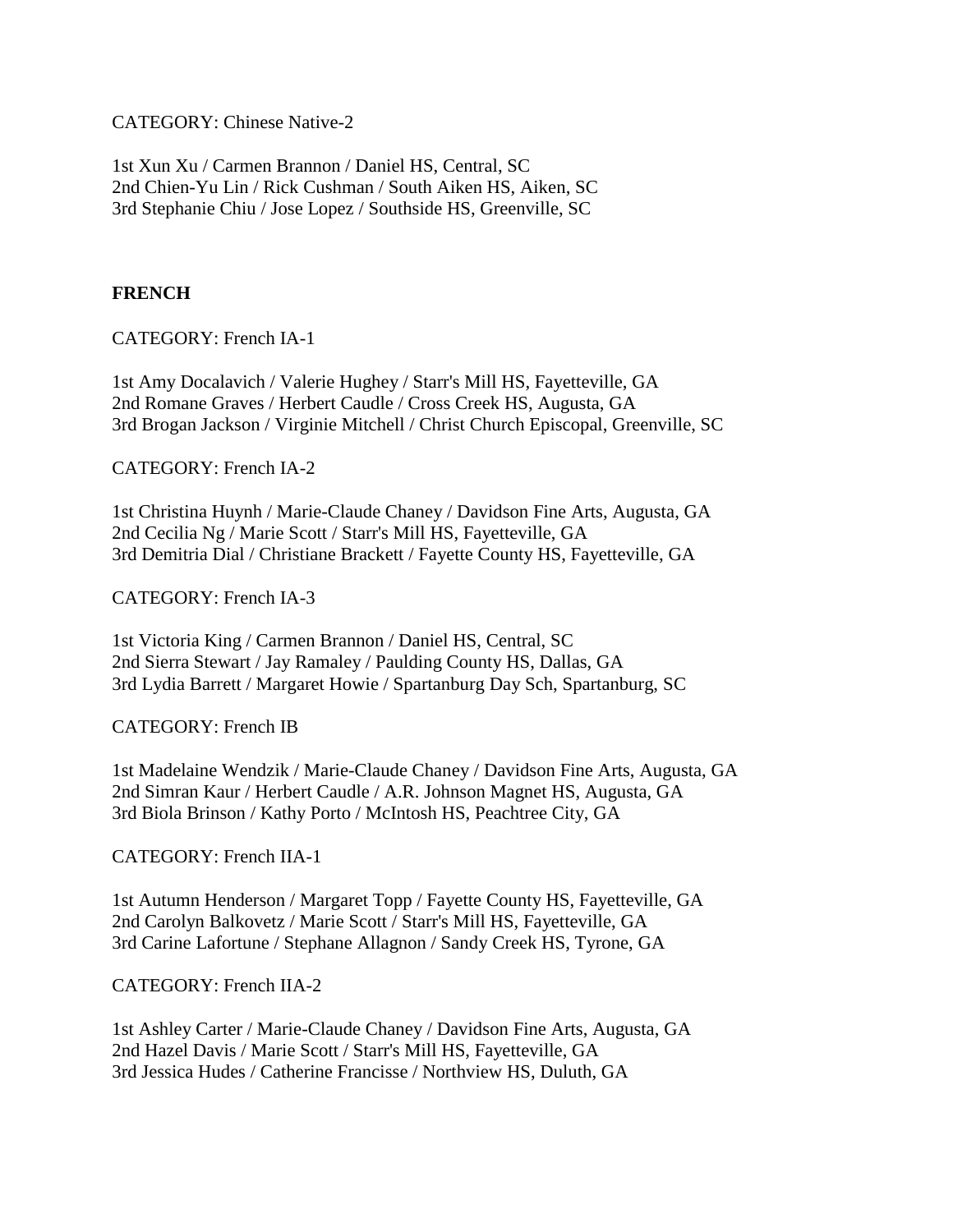#### CATEGORY: French IIA-3

1st Lauren Martin / Herbert Caudle / A.R. Johnson Magnet HS, Augusta, GA 2nd Katie Mettz / Tanner Tucker / James Isl Charter HS, Charleston, SC 3rd Mathew Dix / Charlotte Dabbene / St. Joseph's Catholic Sch, Greenville, SC

#### CATEGORY: French IIA-4

1st Zahra Manji / Margaret Topp / Fayette County HS, Fayetteville, GA 2nd Tamara Dirrigl / Claire Rouvery / Christ Church Episcopal, Greenville, SC 3rd Theodora Myers / Herbert Caudle / A.R. Johnson Magnet HS, Augusta, GA

#### CATEGORY: French IIB

1st Brandi Clagg / Herbert Caudle / A.R. Johnson Magnet HS, Augusta, GA 2nd Ariel Vipond / Marie-Claude Chaney / Davidson Fine Arts, Augusta, GA 3rd Bernadette Wersinger / Charlotte Dabbene / St. Joseph's Catholic Sch, Greenville, SC

#### CATEGORY: French IIIA-1

1st Amanda McKenzie / Valerie Hughey / Starr's Mill HS, Fayetteville, GA 2nd Ézinne Agim / Phyllis Pittman / Blythewood HS, Blythewood, SC 3rd Alex Parker / Nan Brightwell / Oconee County HS, Watkinsville, GA

#### CATEGORY: French IIIA-2

1st Iffie Awachie / Stephane Allagnon / Sandy Creek HS, Tyrone, GA 2nd Katie Kessinger / Terry Meredith / Aquinas HS, Augusta, GA 3rd Brittaney Carter / Marie-Claude Chaney / Davidson Fine Arts, Augusta, GA

#### CATEGORY: French IIIA-3

1st Molly Cook / Susan Boutier / McIntosh HS, Peachtree City, GA 2nd David Medley / Tanner Tucker / James Isl Charter HS, Charleston, SC 3rd Maggie Suhrer / Charlotte Dabbene / St. Joseph's Catholic Sch, Greenville, SC

#### CATEGORY: French IIIA-4

1st Chelsea Eversmann / Pat Quattlebaum / Richland Northeast HS, Columbia, SC 2nd Yoonhee Kim / Nan Brightwell / Oconee County HS, Watkinsville, GA 3rd Taylor Murphy / Charlotte Dabbene / St. Joseph's Catholic Sch, Greenville, SC

#### CATEGORY: French IIIB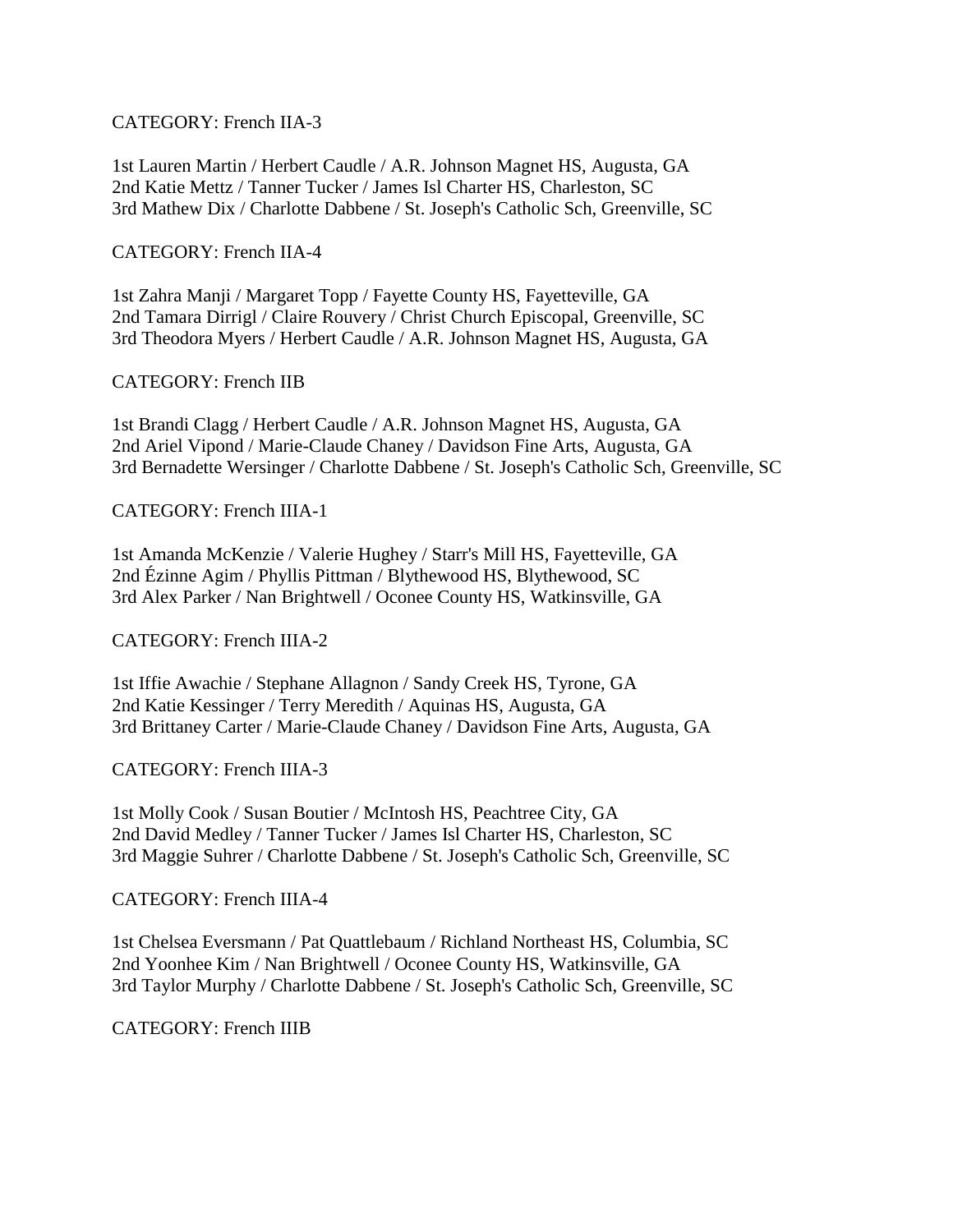1st Shamari Sylvan / Marie-Claude Chaney / Davidson Fine Arts, Augusta, GA 2nd Jamie Freeman / Margaret Howie / Spartanburg Day Sch, Spartanburg, SC 3rd Colette Ashley / Margaret Howie / Spartanburg Day Sch, Spartanburg, SC

## CATEGORY: French IVA-1

1st Victoria Moreira / Susan Boutier / McIntosh HS, Peachtree City, GA 2nd Clara Ni / Valerie White / Northview HS, Duluth, GA 3rd Anagha Kadambi / Nan Brightwell / Oconee County HS, Watkinsville, GA

# CATEGORY: French IVA-2

1st Kate Walker / Amie Muir / Whitewater HS, Fayetteville, GA 2nd Joseph Welsh / Terry Meredith / Aquinas HS, Augusta, GA 3rd Josy Roman / Kathy Porto / McIntosh HS, Peachtree City, GA

# CATEGORY: French IVA-3

1st Meredith Shepherd / Marie Scott / Starr's Mill HS, Fayetteville, GA 2nd Marianna Satterly / Nan Brightwell / Oconee County HS, Watkinsville, GA 3rd Magdalena Breitwieser / Stephane Allagnon / Sandy Creek HS, Tyrone, GA

# CATEGORY: French IVA-4

1st Sravya Durbha / Kendra Robinson / Southside HS, Greenville, SC 2nd Felix Schuebel / Virginie Mitchell / Christ Church Episcopal, Greenville, SC 3rd Victoria Brickenden / Kathy Porto / McIntosh HS, Peachtree City, GA

#### CATEGORY: French IVB

1st Judith Beaudoin / Kendra Robinson / Southside HS, Greenville, SC 2nd Femi Brinson / Kathy Porto / McIntosh HS, Peachtree City, GA

# CATEGORY: French Native

1st Stephenie Dorvil / Kris Bintliff / Paulding County HS, Dallas, GA 2nd Shawn Yavari / Kathy Porto / McIntosh HS, Peachtree City, GA 3rd Edmund Sutton / Jose Lopez / Southside HS, Greenville, SC

#### **GERMAN**

CATEGORY: German IA-1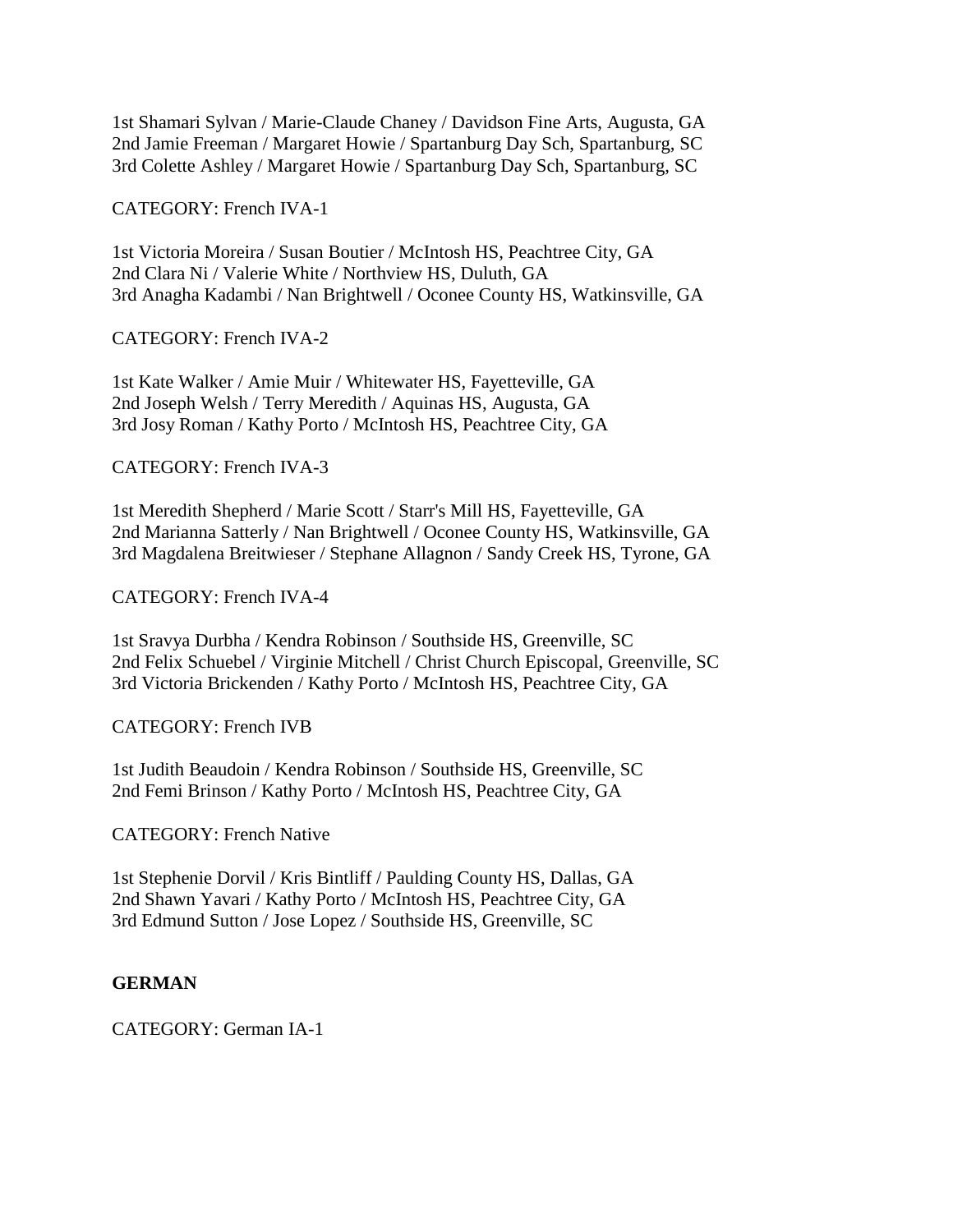1st Jamie Gillespie / Kathleen Dickel / Daniel HS, Central, SC 2nd Donald Stocker / Tanner Tucker / James Isl Charter HS, Charleston, SC 3rd Ian McCoy / Dot Kemptner / Northview HS, Duluth, GA

CATEGORY: German IA-2

1st William Rice / Constance Witte / Daniel HS, Central, SC 2nd Kendall Reeves / Amanda Thompson / Starr's Mill HS, Fayetteville, GA 3rd Ronnica Golson / Rick Cushman / South Aiken HS, Aiken, SC

CATEGORY: German IB

2nd Jazzmine Farmer / Marion Grier / Southside HS, Greenville, SC

CATEGORY: German IIA-1

1st Michael Revis / Kathleen Dickel / Daniel HS, Central, SC 2nd Caitlin Cassidy / Michaela Claus-Nix / South Forsyth HS, Cumming, GA 3rd Jordan Bailey / Amanda Thompson / Starr's Mill HS, Fayetteville, GA

CATEGORY: German IIA-2

1st Victoria Gerrard / Candice Dixon / Whitewater HS, Fayetteville, GA 2nd Lindsey Turner / Constance Witte / Daniel HS, Central, SC 3rd Rand Floyd / Terry Meredith / Aquinas HS, Augusta, GA

CATEGORY: German IIB

2nd Tiffany Zimniak / Michaela Claus-Nix / South Forsyth HS, Cumming, GA 3rd Zachary Coleman / Rick Cushman / South Aiken HS, Aiken, SC

CATEGORY: German IIIA-1

1st Travis Richardson / Amanda Thompson / Starr's Mill HS, Fayetteville, GA 2nd Daniel Francis / Kathleen Dickel / Daniel HS, Central, SC 3rd Sarah Prewoznik / Kevin Keough / McIntosh HS, Peachtree City, GA

CATEGORY: German IIIA-2

1st Vernie Lumacang / Elizabeth Mason / Fayette County HS, Fayetteville, GA 2nd Kimberly Bacon / Amanda Thompson / Starr's Mill HS, Fayetteville, GA 3rd Francisco Zambrano / Kathleen Dickel / Daniel HS, Central, SC

CATEGORY: German IIIB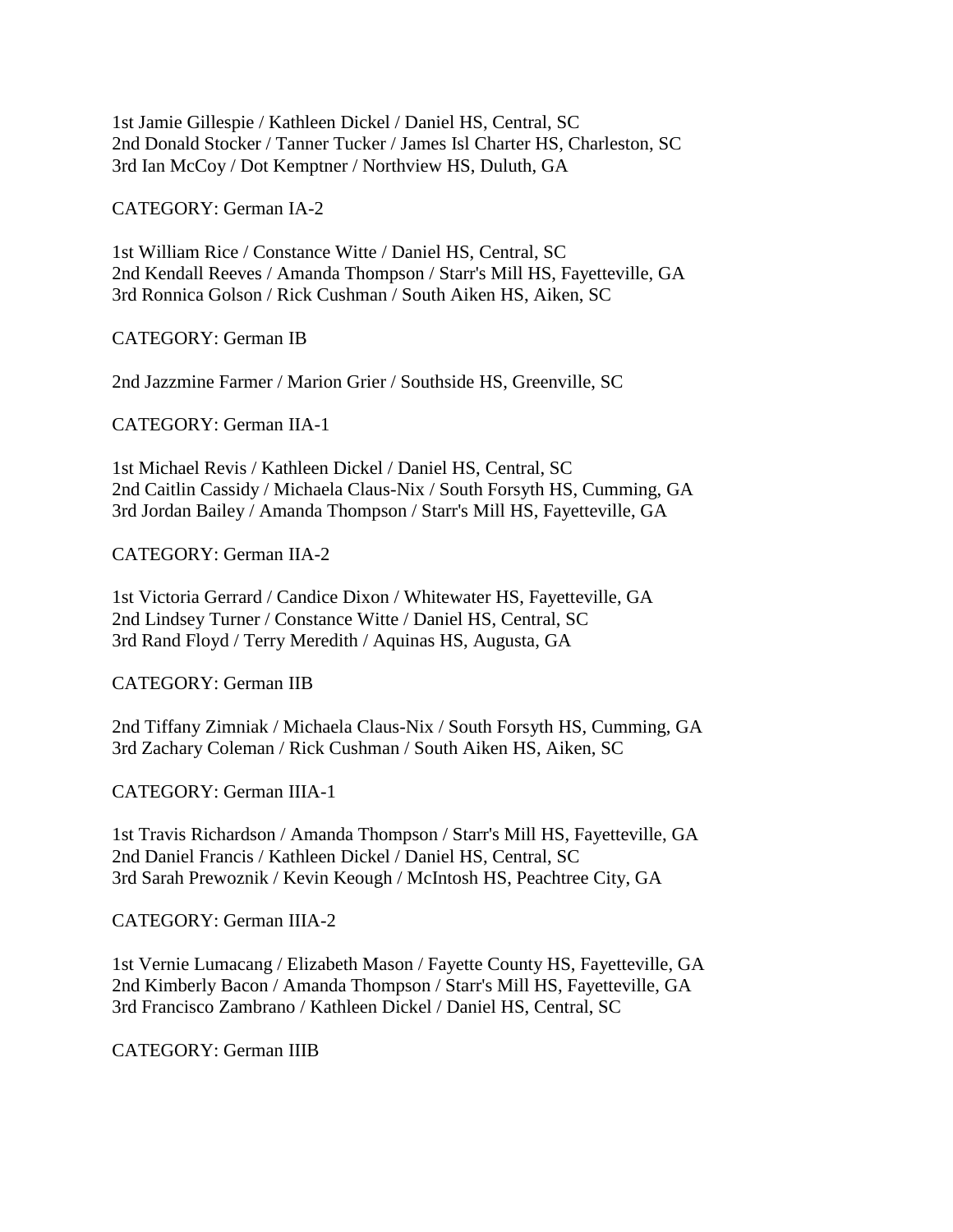1st Julia Killermann Leach / Kathleen Dickel / Daniel HS, Central, SC 2nd Anika Cooper / William Bryan / Sandy Creek HS, Tyrone, GA 3rd Amanda Wilson / Amanda Thompson / Starr's Mill HS, Fayetteville, GA

CATEGORY: German IVA-1

1st Haaris Khan / Kathleen Dickel / Daniel HS, Central, SC 2nd Angelica Alfieri / Marion Grier / Southside HS, Greenville, SC 3rd Katherine Ledbetter / Amanda Thompson / Starr's Mill HS, Fayetteville, GA

CATEGORY: German IVA-2

1st James Snowden / Kathleen Dickel / Daniel HS, Central, SC 2nd Dylan Djani / Marion Grier / Southside HS, Greenville, SC 3rd Soleil Robichaud / Dot Kemptner / Northview HS, Duluth, GA

CATEGORY: German IVB

1st Max Hughes / Kathleen Dickel / Daniel HS, Central, SC 2nd Neil Luu / Marion Grier / Southside HS, Greenville, SC

CATEGORY: German Native

1st Maximilian Wolff / Marion Grier / Southside HS, Greenville, SC 2nd Peter Covington / Claudine Covington / St. Columba Home Sch, Liberty SC

#### **ITALIAN**

CATEGORY: Italian IA

3rd Andrew Boockfor / Stephanie Platt / James Isl Charter HS, Charleston, SC

CATEGORY: Italian IIA

3rd Hannah Benton / Tanner Tucker / James Isl Charter HS, Charleston, SC

#### **JAPANESE**

CATEGORY: Japanese IA

1st Sheng Wang / Kendra Robinson / Southside HS, Greenville, SC 2nd Gary Fan / Kendra Robinson / Southside HS, Greenville, SC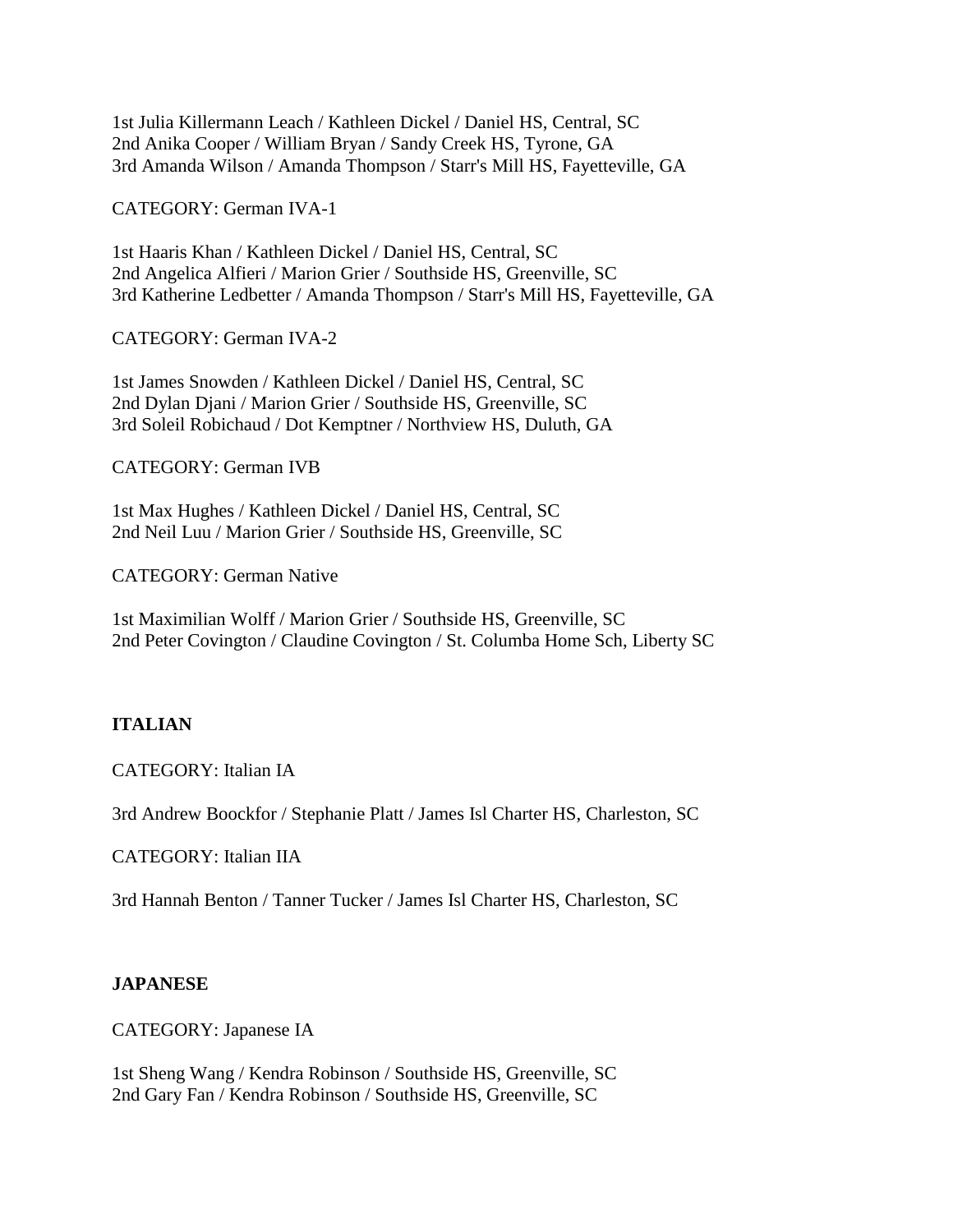CATEGORY: Japanese IIA

1st Sravya Durbha / Kendra Robinson / Southside HS, Greenville, SC 2nd Angela Luo / Xiomara Jones / Southside HS, Greenville, SC

CATEGORY: Japanese IVA

1st Maximilian Wolff / Marion Grier / Southside HS, Greenville, SC 2nd Ning Ling / Marion Grier / Southside HS, Greenville, SC

CATEGORY: Japanese Native

1st Yuki Koyama / Xiomara Jones / Southside HS, Greenville, SC 2nd Reina Shimozo / Kendra Robinson / Southside HS, Greenville, SC 3rd Shouta Tanimoto / Michi Shimura / Riverside HS, Greer, SC

# **LATIN**

# CATEGORY: Latin I

1st Kiyara Hameed / Martha Boseski / Blythewood HS, Blythewood, SC 2nd Paul Greenstein / Margaret Thompson / Clemson Montessori, Clemson, SC 3rd Iain Espey / Margaret Thompson / Home School, Six Mile, SC

#### CATEGORY: Latin II

1st Nathalie Cuestas / Connie Bryant / McIntosh HS, Peachtree City, GA 2nd Kyle Harper / Christian Ugro / Richland Northeast HS, Columbia, SC 3rd Paulina Smith / Christian Ugro / Richland Northeast HS, Columbia, SC

#### CATEGORY: Latin III

1st LaDeidre Harmon / Christian Ugro / Richland Northeast HS, Columbia, SC 2nd Freda Yin / Christian Ugro / Richland Northeast HS, Columbia, SC

#### CATEGORY: Latin IV

1st Trevor Auman / Christian Ugro / Spring Valley HS, Columbia, SC 2nd Christopher Riehle / Kristen Hostetler / Spartanburg Day Sch, Spartanburg, SC

#### **RUSSIAN**

CATEGORY: Russian Native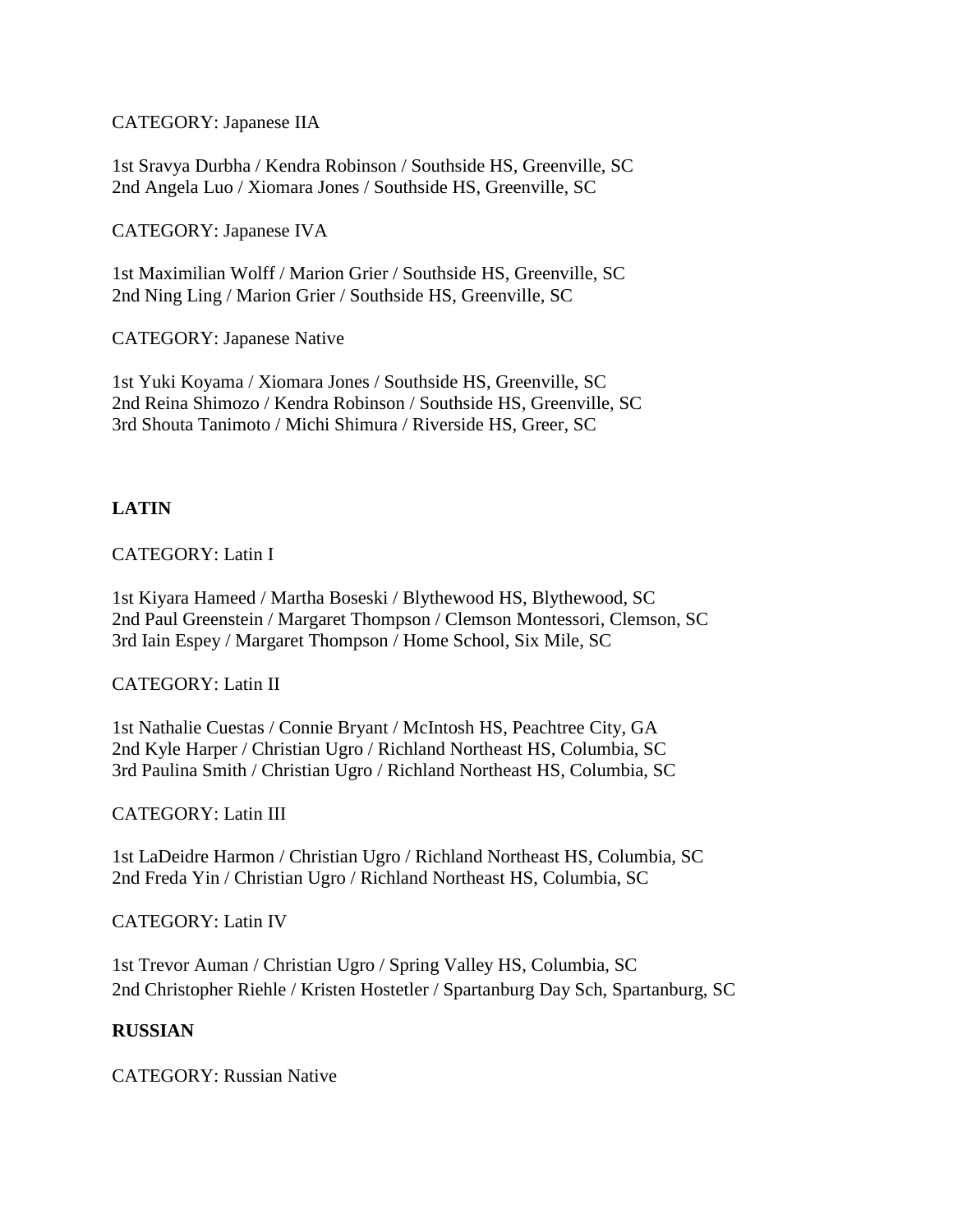2nd Kseniya Korneva / Carmen Brannon / Daniel HS, Central, SC

# **SPANISH**

CATEGORY: Spanish IA-1

1st Grace Goodheart / Karen Dean / Whitewater HS, Fayetteville, GA 2nd Nadjuma Jean-Simon / Kristi Davis / Fayette County HS, Fayetteville, GA 3rd McAdams Christopher / Brad Greer / Christ Church Episcopal, Greenville, SC

CATEGORY: Spanish IA-2

1st Zach Burnham / Debbie Maclin / Paulding County HS, Dallas, GA 2nd Nina Srivastava / Ann Marie Wesneski / Spartanburg Day Sch, Spartanburg, SC 3rd Cabriedgeia Burns / Walter Crawford / Fayette County HS, Fayetteville, GA

CATEGORY: Spanish IB

2nd Christopher Cheape / Chika Takeda / Davidson Fine Arts, Augusta, GA

CATEGORY: Spanish IIA-1

1st Nikayla Nash / Kristi Davis / Fayette County HS, Fayetteville, GA 2nd Carrie McIntire / Elizabeth Flores / Spartanburg Day Sch, Spartanburg, SC 3rd Abigail DeMars / Mireya Lumbreras / St. Joseph's Catholic Sch, Greenville, SC

CATEGORY: Spanish IIA-2

1st Catherine Eve Tisdale / Ann Marie Wesneski / Spartanburg Day Sch, Spartanburg, SC 2nd Emily Bryant / Sally LeMaistre / Cedar Shoals HS, Athens, GA 3rd Heather Tucker / Brandi Meeks / Starr's Mill HS, Fayetteville, GA

CATEGORY: Spanish IIA-3

1st Katherine Dempsey / Marcela Sample / Starr's Mill HS, Fayetteville, GA 2nd Jessica Peck / Luz Fernandez / St. Joseph's Catholic Sch, Greenville, SC 3rd Kimberly Vu / Dee Hottinger / Fayette County HS, Fayetteville, GA

CATEGORY: Spanish IIA-4

1st Samantha Rich / Chika Takeda / Davidson Fine Arts, Augusta, GA 2nd Neil Borad / Ann Marie Wesneski / Spartanburg Day Sch, Spartanburg, SC 3rd Madeline Mattox / Brad Greer / Christ Church Episcopal, Greenville, SC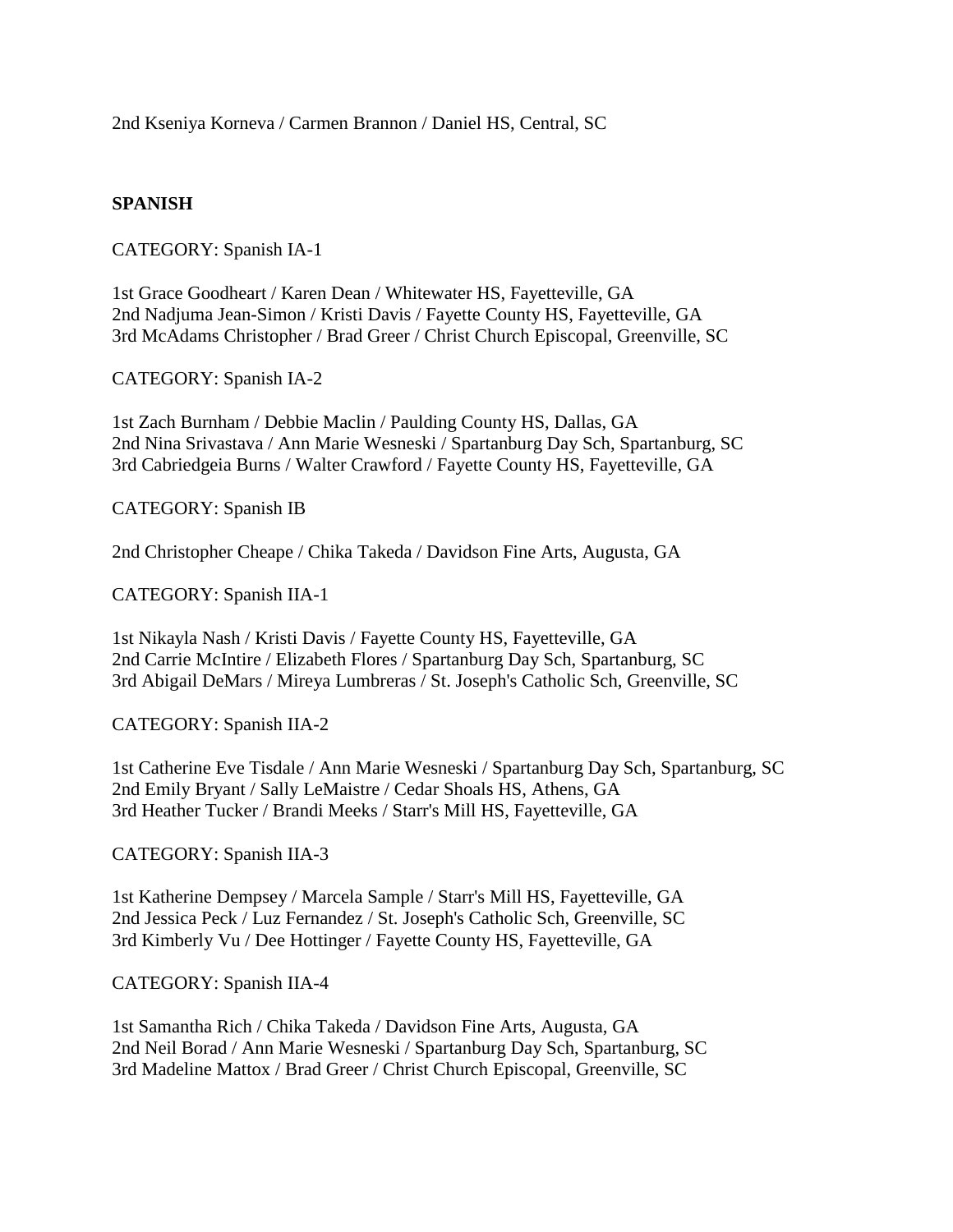#### CATEGORY: Spanish IIA-5

1st Lauren Lopez / Marcela Sample / Starr's Mill HS, Fayetteville, GA 2nd William Theriac / Elizabeth Flores / Spartanburg Day Sch, Spartanburg, SC 3rd Donielle Williams / Kristi Davis / Fayette County HS, Fayetteville, GA

CATEGORY: Spanish IIB

1st Erin Lightfoot / Chika Takeda / Davidson Fine Arts, Augusta, GA 2nd Sora Park / Chika Takeda / Davidson Fine Arts, Augusta, GA

CATEGORY: Spanish IIIA-1

1st Elizabeth Humphries / Sarah Holder / McIntosh HS, Peachtree City, GA 2nd Ramupriya Vaithi / Martha Valenciano / Northview HS, Duluth, GA 3rd Cassie Rodgers / Kris Muir / Whitewater HS, Fayetteville, GA

CATEGORY: Spanish IIIA-2

1st Brittany Volpe / Gloria Ham / Spring Valley HS, Columbia, SC 2nd Rachel Laba / Lector Zamore / McIntosh HS, Peachtree City, GA 3rd Ashley Tracy / Madeline Rodriguez / Starr's Mill HS, Fayetteville, GA

CATEGORY: Spanish IIIA-3

1st Sabrina Burns / Graciela Oviedo / North Paulding HS, Dallas, GA 2nd Danielle Rackley / Brad Greer / Christ Church Episcopal, Greenville, SC 3rd Sophia Viller / Jody Ducworth / James Isl Charter HS, Charleston, SC

CATEGORY: Spanish IIIA-4

1st Tre Holloway / Linda Colon / James Isl Charter HS, Charleston, SC 2nd William Fagan / Stephanie Platt / James Isl Charter HS, Charleston, SC 3rd Theresa Krupka / Mireya Lumbreras / St. Joseph's Catholic Sch, Greenville, SC

CATEGORY: Spanish IIIA-5

1st Cameron Green / Lourdes Nieves / Whitewater HS, Fayetteville, GA 2nd True Hines / Jody Ducworth / James Isl Charter HS, Charleston, SC 3rd Ashley Preece / Graciela Oviedo / North Paulding HS, Dallas, GA

CATEGORY: Spanish IIIB

1st Carmen Kraus / Sally LeMaistre / Cedar Shoals HS, Athens, GA 2nd Tanisha Thompson / Chika Takeda / Davidson Fine Arts, Augusta, GA 3rd Michael Zalesne / Gilda Tafolla / Hammond School, Columbia, SC